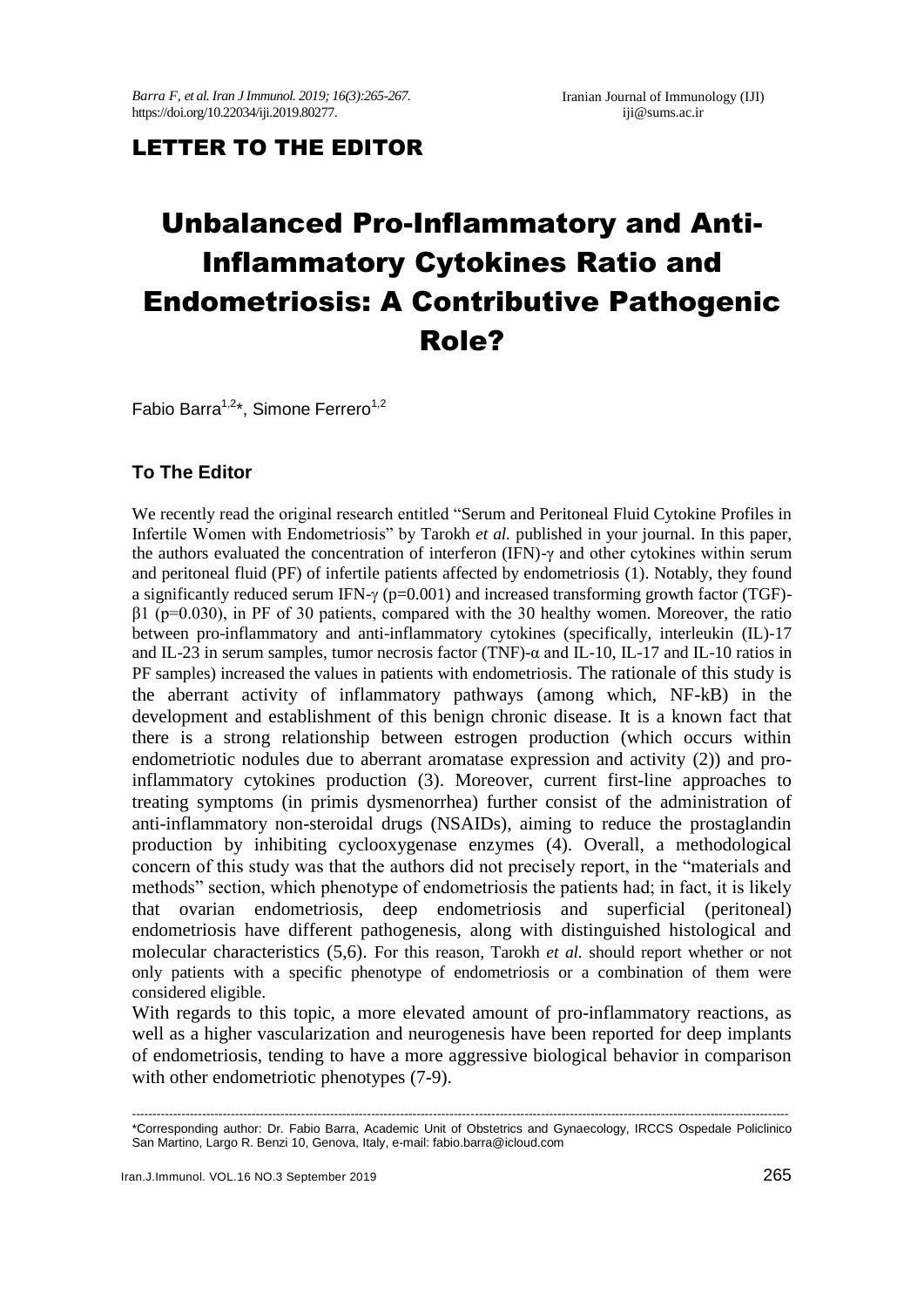However, the authors should be congratulated on their consistent findings (1). Overall, inflammation and, in particular, immune cell regulators may have a critical role in the genesis and establishment of endometriosis (10); accordingly, a great variety of new drugs targeting inflammatory-related pathways are being investigated to treat this hormone-dependent disease, although none has reached late clinical trials, except for studies *in vitro* and on animals (with the exception of infliximab, an anti TNF-α monoclonal antibody, which obtained disappointing results in a phase II exploratory proof of concept trial) (11). In the coming years, the growing knowledge on the pathogenesis of endometriosis will give more detailed conclusion on this topic.

#### **Keywords: Cytokines, Endometriosis, Inflammation**

# **ACKNOWLEDGEMENTS**

The authors do not have any conflict of interest.

# **Author Details**

<sup>1</sup>Academic Unit of Obstetrics and Gynaecology, IRCCS Ospedale Policlinico San Martino, Largo R. Benzi 10, Genova, <sup>2</sup>Department of Neurosciences, Rehabilitation, Ophthalmology, Genetics, Maternal and Child Health (DiNOGMI), University of Genova, Italy

**Received:** 2019-06-15, **Accepted:** 2019-07-20.

**Citation:** Barra F, Ferrero S. Unbalanced Pro-Inflammatory and Anti-Inflammatory Cytokines Ratio and Endometriosis: A Contributive Pathogenic Role? *Iran J Immunol.* 2019; 16(3):265-267. doi: 10.22034/iji.2019.80277.

#### **REFERENCES**

- 1. Tarokh M, Ghaffari Novin M, Poordast T, Tavana Z, Nazarian H, Norouzian M, et al. Serum and Peritoneal Fluid Cytokine Profiles in Infertile Women with Endometriosis. Iran J Immunol. 2019; 16:151-62.
- 2. Gibson DA, Simitsidellis I, Collins F, Saunders PTK. Endometrial Intracrinology: Oestrogens, Androgens and Endometrial Disorders. Int J Mol Sci. 2018; 19. pii: E3276.
- 3. Samimi M, Pourhanifeh MH, Mehdizadehkashi A, Eftekhar T, Asemi Z. The role of inflammation, oxidative stress, angiogenesis, and apoptosis in the pathophysiology of endometriosis: Basic science and new insights based on gene expression. J Cell Physiol. 2019; 234:19384-19392.
- 4. Ferrero S, Evangelisti G, Barra F. Current and emerging treatment options for endometriosis. Expert Opin Pharmacother. 2018; 19:1109-25.
- 5. Vercellini P, Vigano P, Somigliana E, Fedele L. Endometriosis: pathogenesis and treatment. Nat Rev Endocrinol. 2014; 10:261-75.
- 6. Ferrero S, Vellone VG, Barra F. Pathophysiology of pain in patients with peritoneal endometriosis. Ann Transl Med. 2019; 7(Suppl 1):S8.
- 7. Bazot M, Darai E. Diagnosis of deep endometriosis: clinical examination, ultrasonography, magnetic resonance imaging, and other techniques. Fertil Steril. 2017; 108:886-94.
- 8. Gordts S, Koninckx P, Brosens I. Pathogenesis of deep endometriosis. Fertil Steril. 2017; 108:872-85 e1.